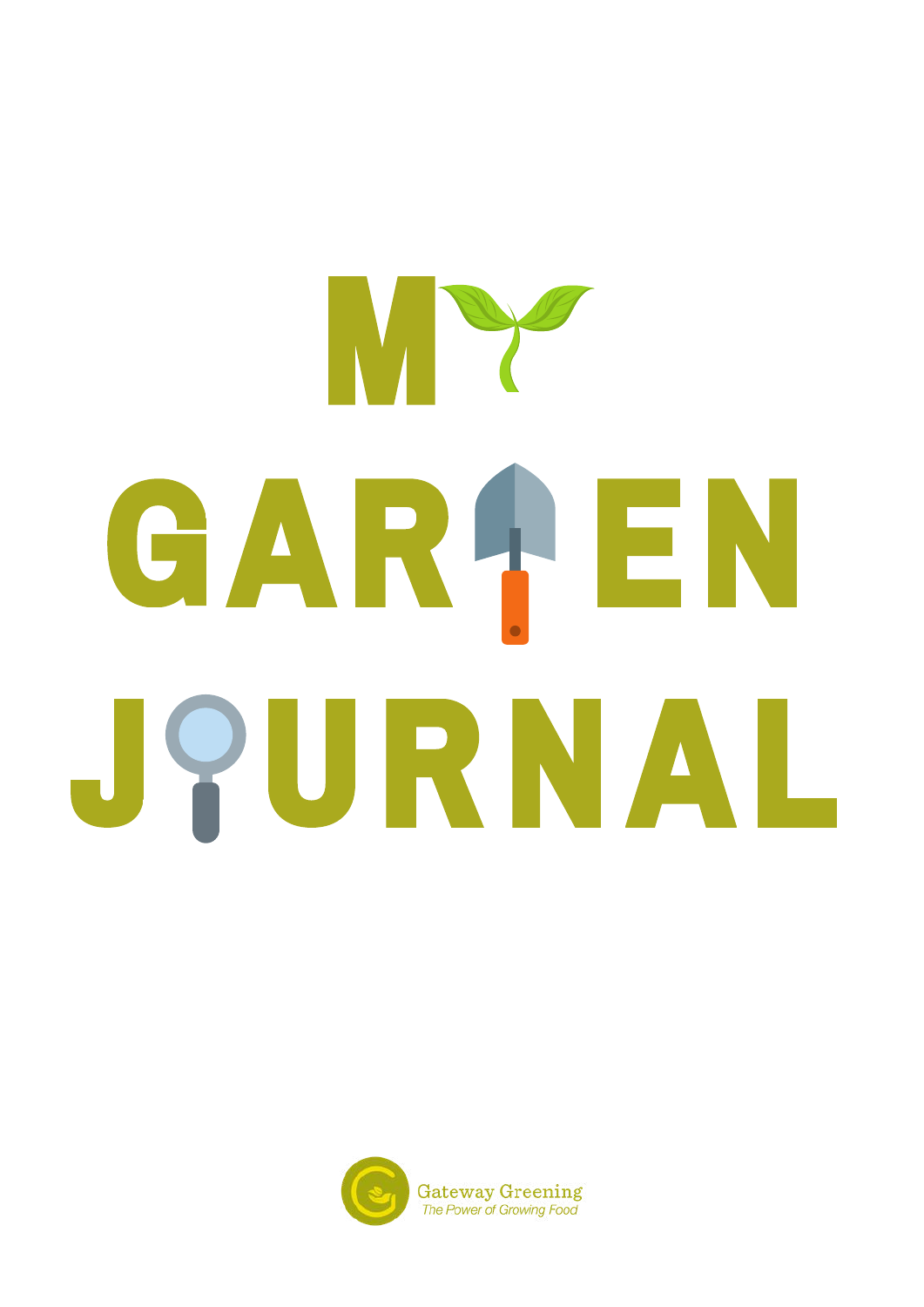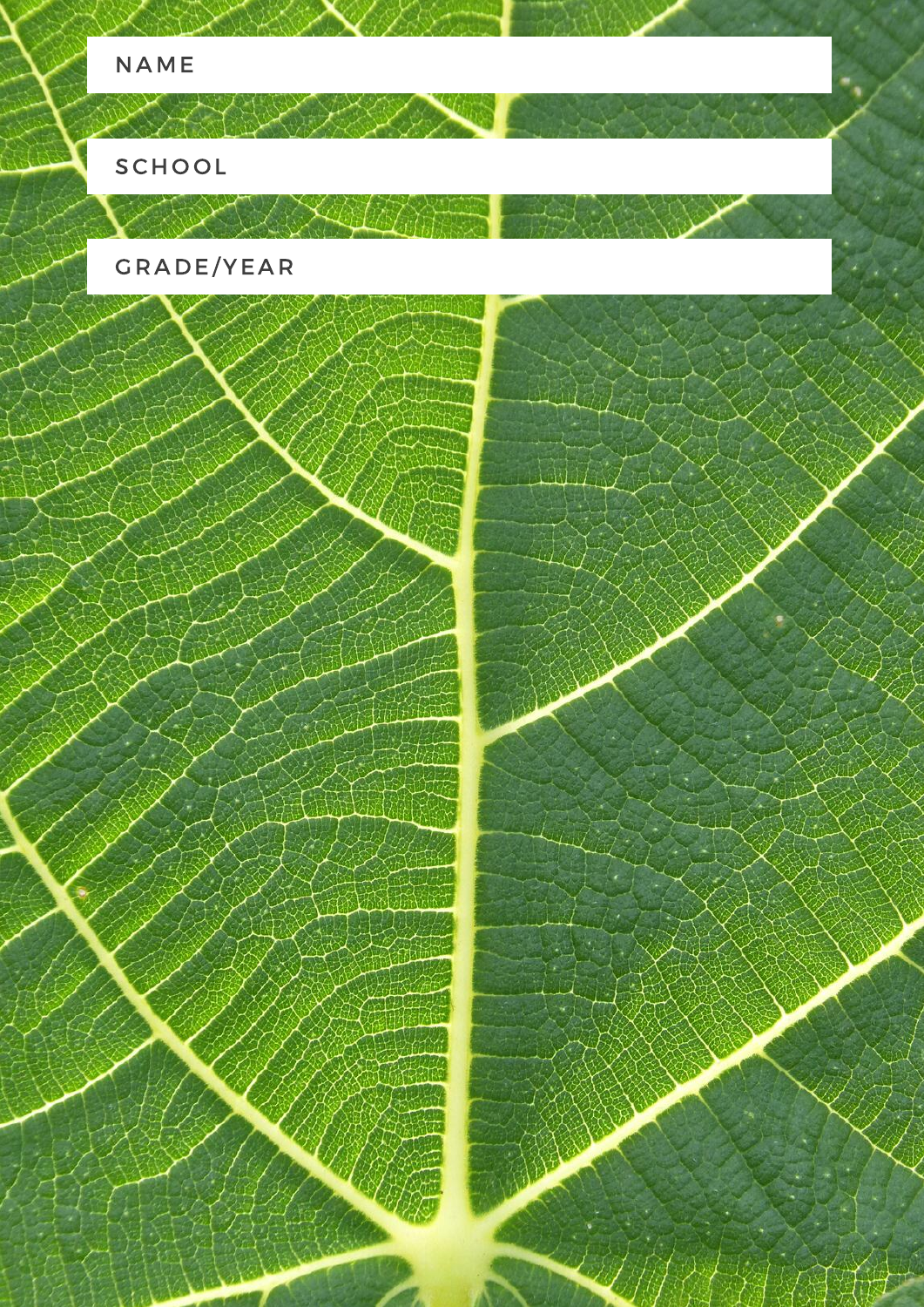

Date:

### Garden Map



Things we are growing this year...

Animals we can find in our garden...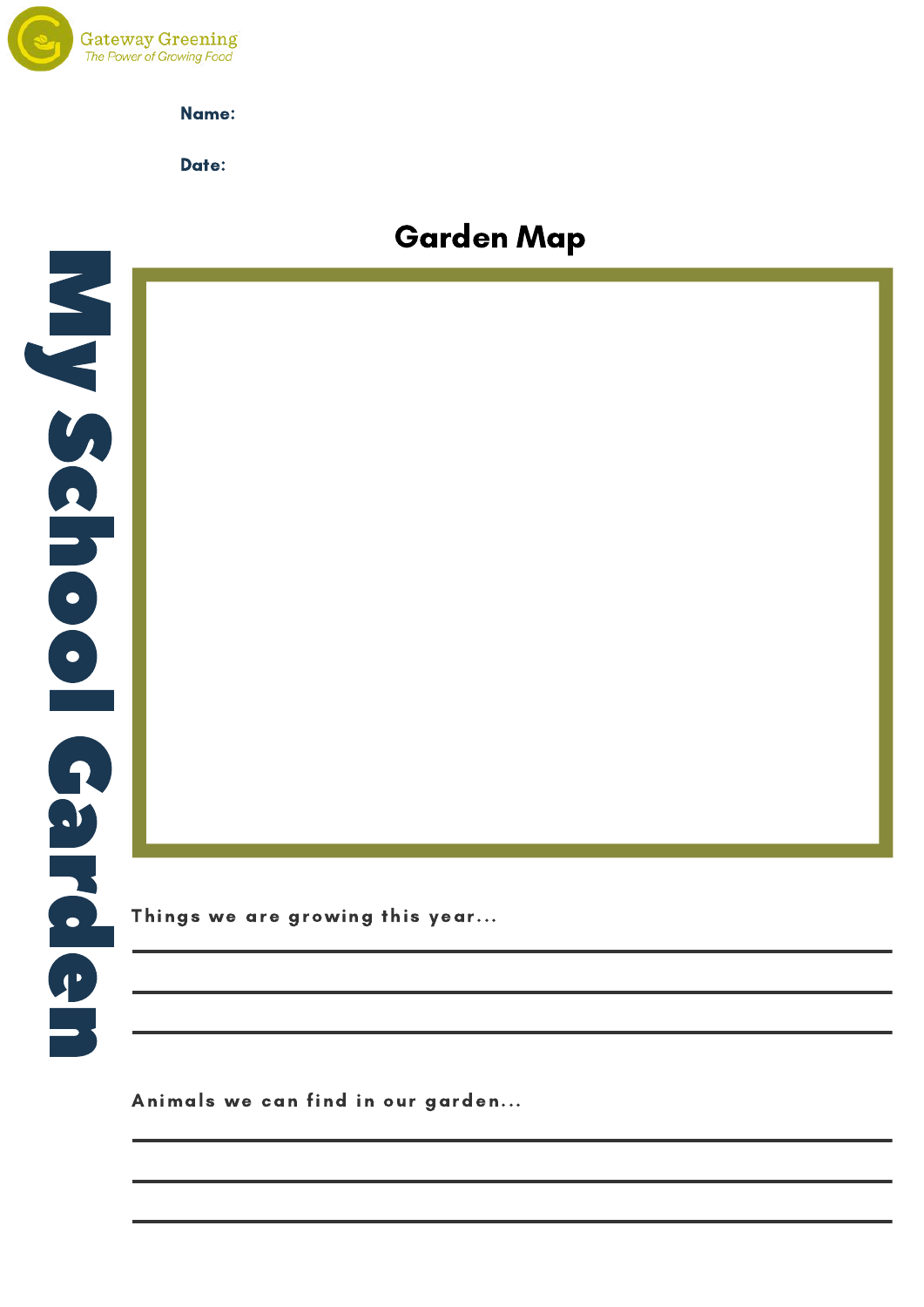

#### Date:

CATEGORY: DEFINITION OF THE CATEGORY OF THE CATEGORY OF THE CATEGORY OF THE CATEGORY OF THE CATEGORY OF THE CA<br>The category of the category of the category of the category of the category of the category of the category of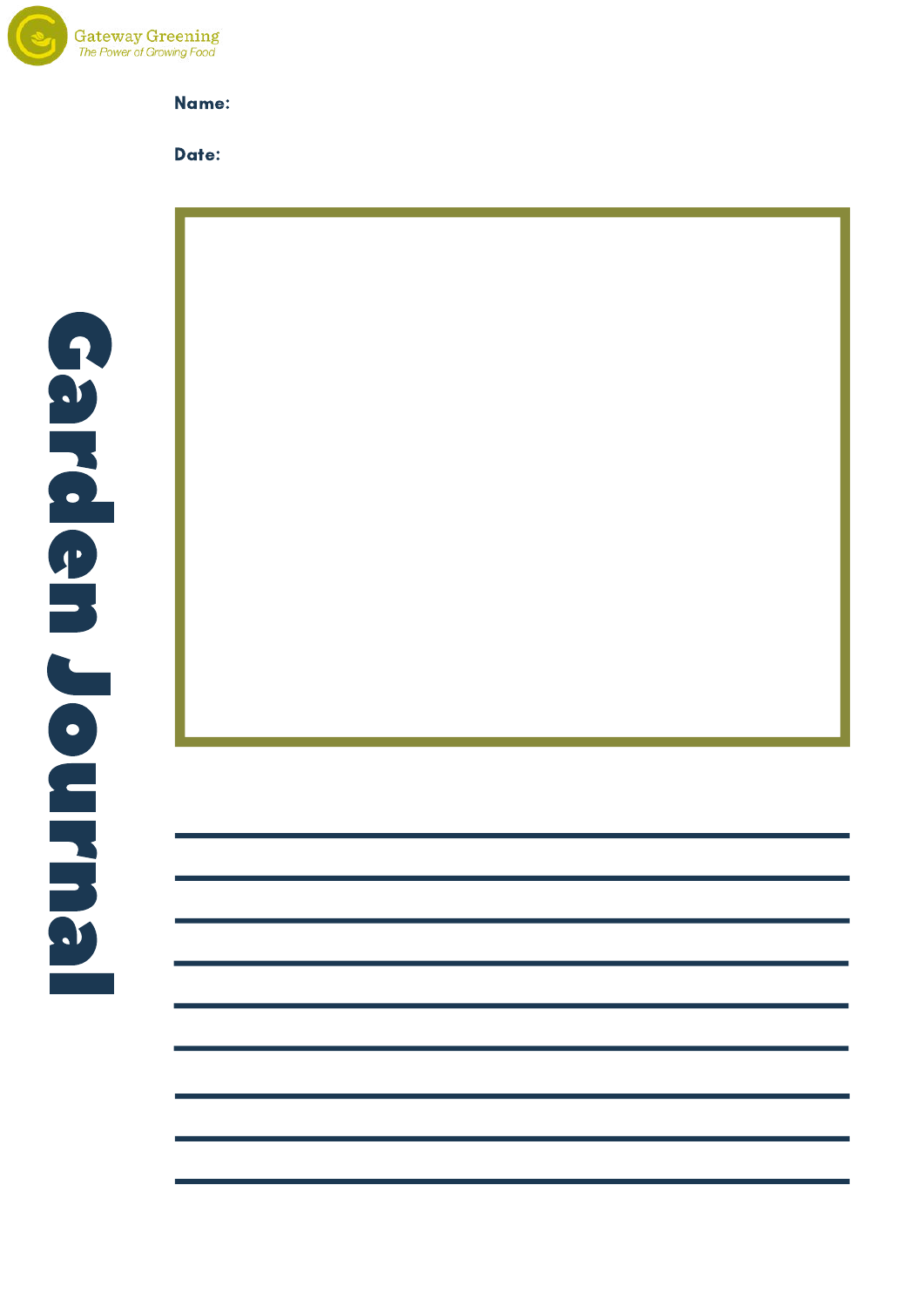

Date:



CONCLUSION: I LEARNED THAT...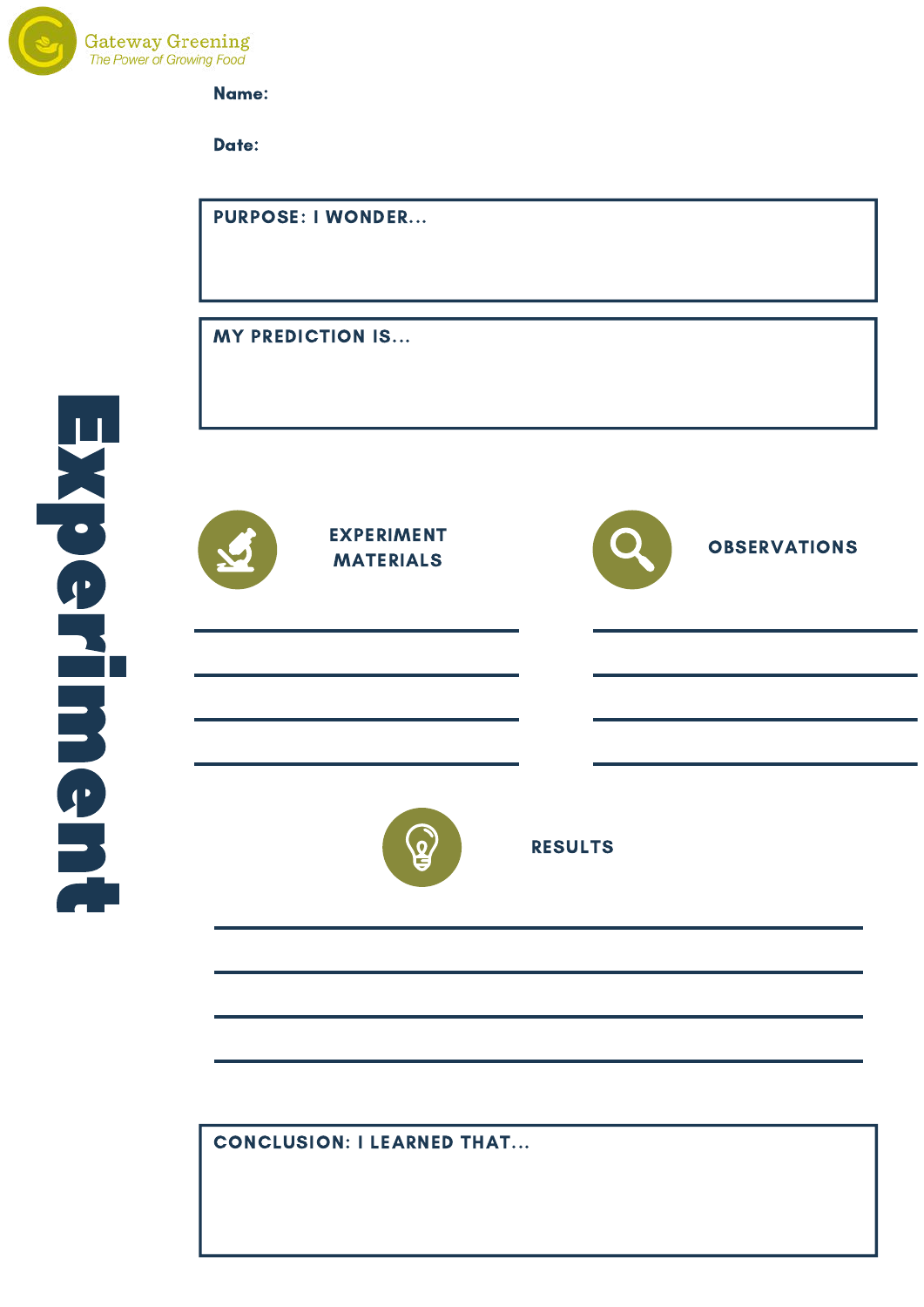

Date:

Sketch the life cycle of a plant or animal currently living in the garden. Write a<br>Unity in the late of a plant or animal currently living in the garden. Write a description below.

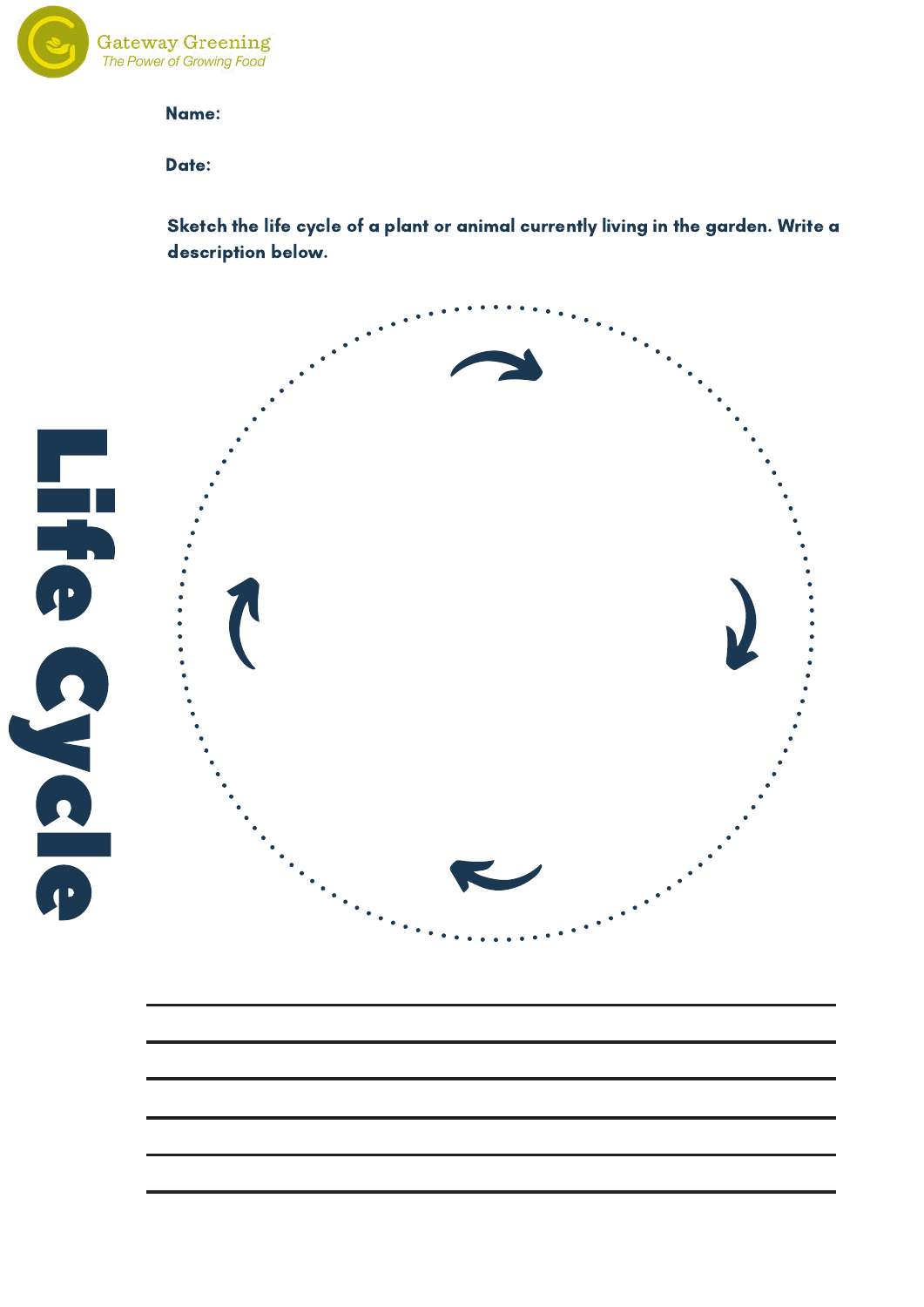Most seed packets come with instructions on the front or back. Below is an example of an organic Sugar Snap Pea seed packet.

**S e e o** P a **n** k **e the set SA**  $\overline{\phantom{0}}$ 0  $\overline{\phantom{0}}$ 

Most packets list the plant's common name, variety, and Latin name.



Snap peas are best eaten fresh and ns for there's nothing like picking them ar to ctio right off the vine. The French call es of ye edible podded peas "mange tout" clu des instru meaning "eat all". Sugar Snap best tim provides an extended harvest of isum sativun EA SNAI thick and crunchy 3" pods filled ally in with flavorful peas. Vines tolerate ost p ackets will tell yo u th eg.ntin some heat. Grow climbing usu outd oor pla 6' - 8' vines on poles or a trellis.  $\widehat{\circ}$ This packet plants one 7 foot row. nt th e se eds. Th When to sow outside: RECOMMENDED. in door a nd4 to 6 weeks before average last frost or  $\overline{a}$ as soon as soil can be worked. Soil temperatures must be above 40° F. pla MIn USDA zones 8 or warmer, sow in fall or winter for winter harvest. To extend **Days to Emerge** harvest, stagger 3 sowings one week apart 5 - 10 Days When to start inside: Not recommended **Seed Depth: Special germination instructions:**  $1"$ Soak seed in water for 12 - 24 hours **Seed Spacing:** before sowing.  $2"$  (yes,  $2"$ ) \* ALL OUR SEEDS ARE UNTREATED **Row Spacing:** 100% Certified Organic 18" ut out for plant tag NO<br>GMCs by the Colorado Dept. of Agriculture Thinning: Do not this Botanical Interests, Inc. 660 Compton Street **Illustrated by** Broomfield, Colorado 80020 Marjorie Leggitt www.botanicalinterests.com

Most packets will tell you how deep and how far

apart to plant the seeds. This symbol tells you that these seeds are certified organic and don't contain any pesticides or herbicides.